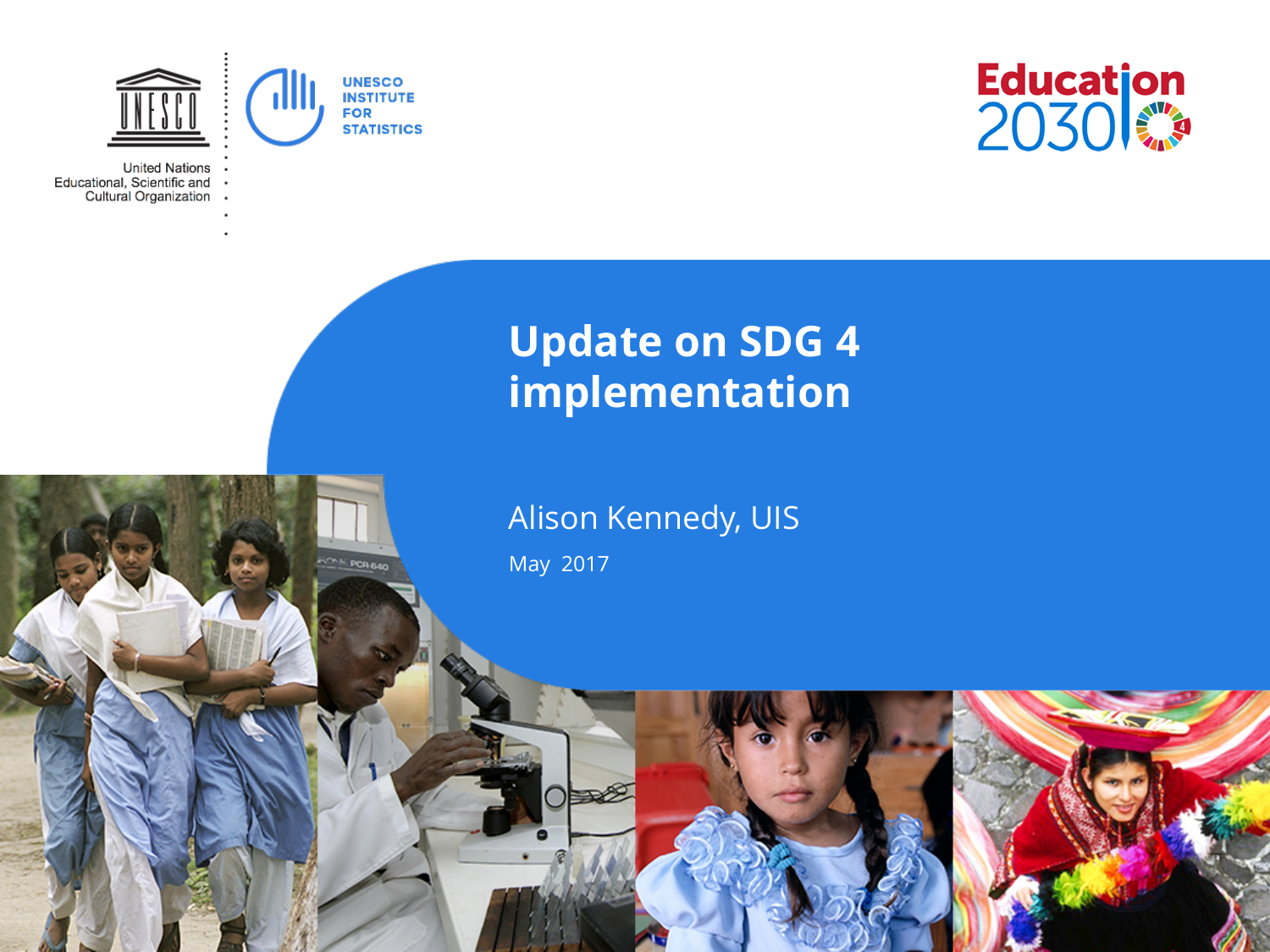

# **Outline**

- Education 2030 Steering Committee
- UN Statistical Commission
- Inter-Agency Expert Group on SDGs
- Global Alliance to Monitor Learning
- Upcoming events and SDG 4 timeline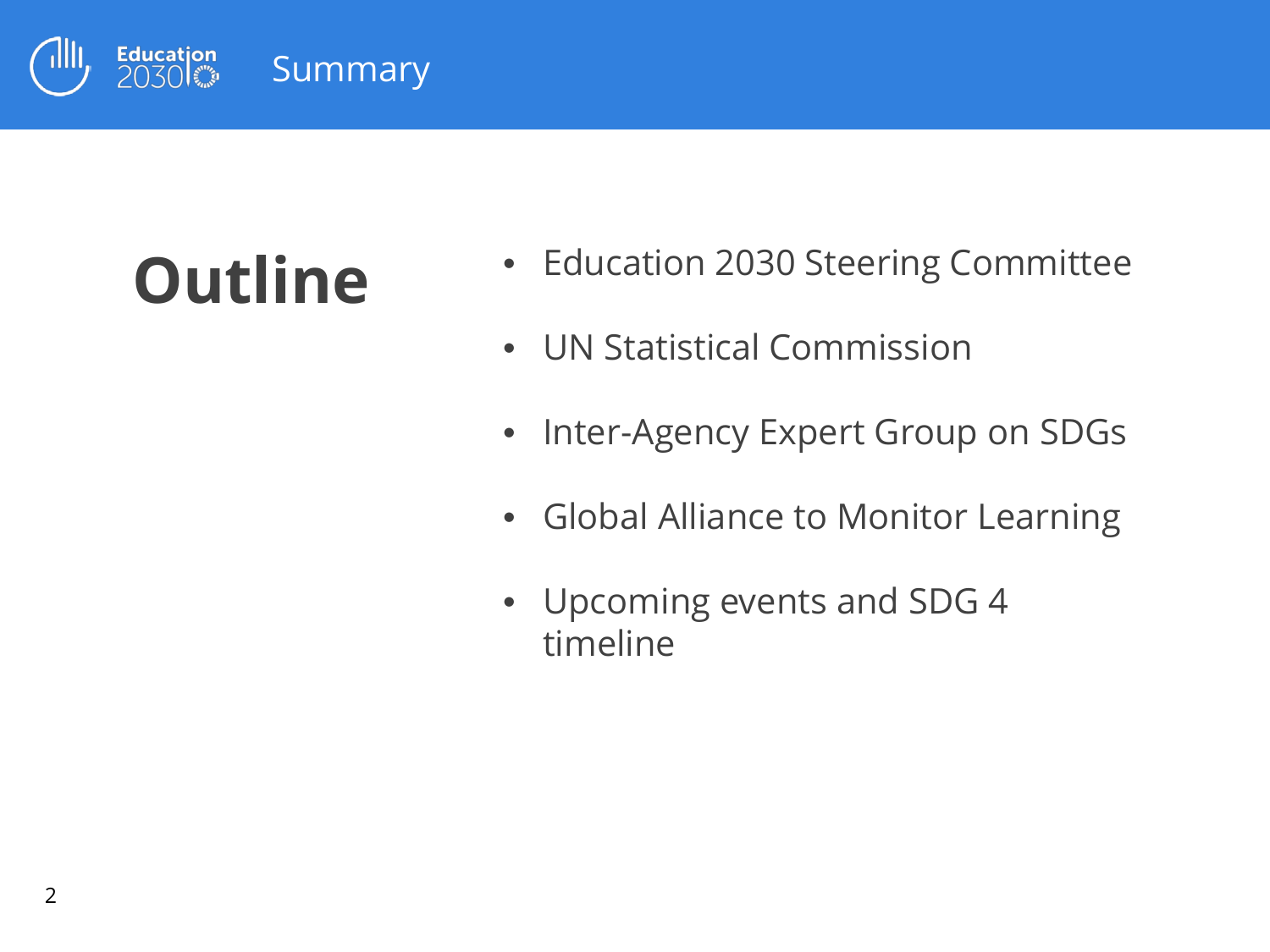

# **Outcomes of second TCG meeting**

- 29 indicators identified for reporting in 2017
- 22 indicators requiring some further developmental work
- Agreement to establish three Working Groups
	- Indicator Development
	- Capacity Building
	- Country Reporting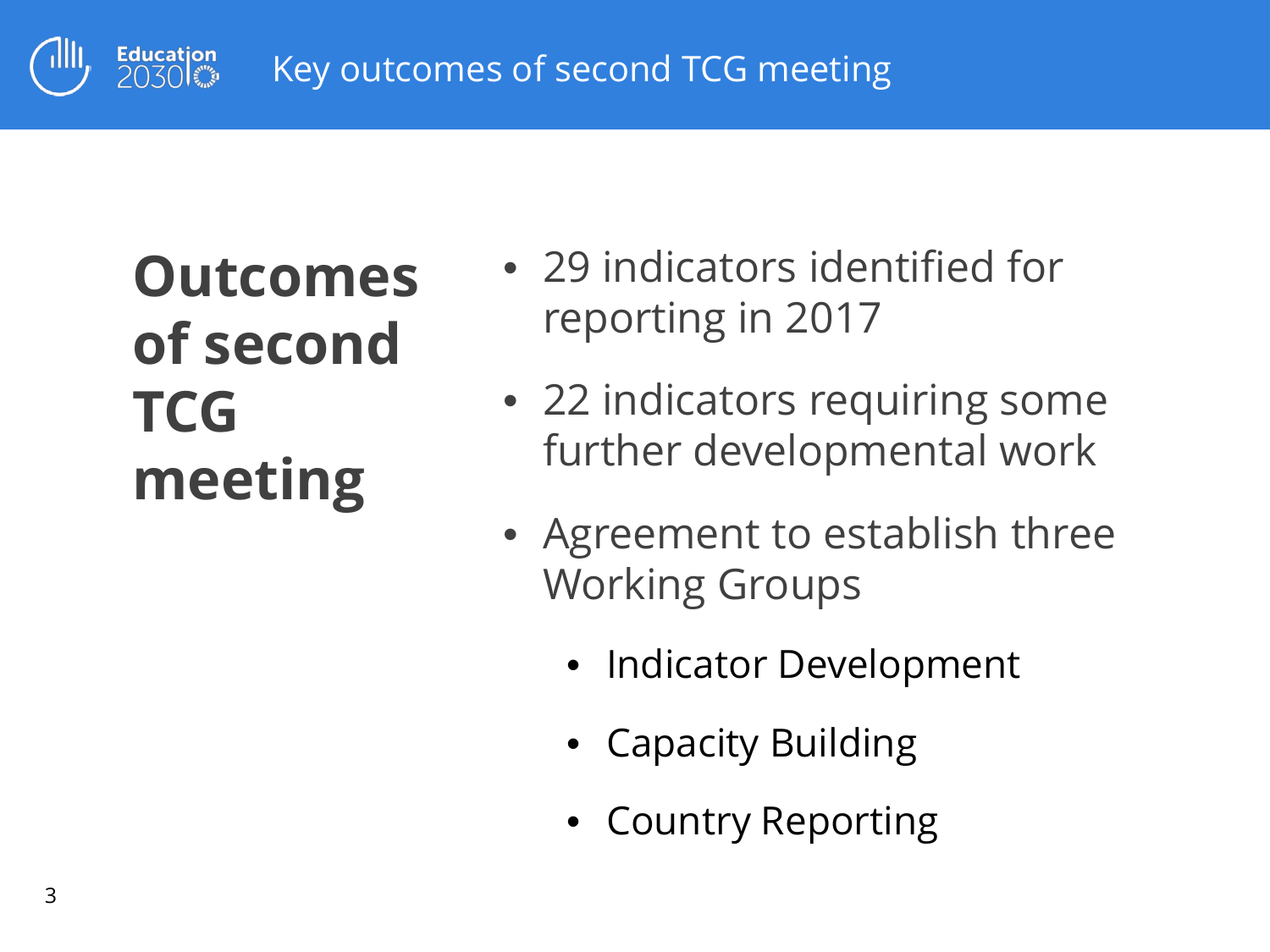Education<br>2030 Endorsement of SDG 4 indicator frameworks

## **Thematic**

• Education 2030 Steering Committee

# **Global**

- UN Statistical Commission
- ECOSOC
- UN General Assembly

#### • **December 2017**

• Endorsed TCG's list of 29 indicators for reporting in 2017.

- **March 2017**: Agreed IAEG-SDG's 'refined' global indicator framework.
- **June 2017**: Should formally adopt global framework
- **???? 2017**: Formal adoption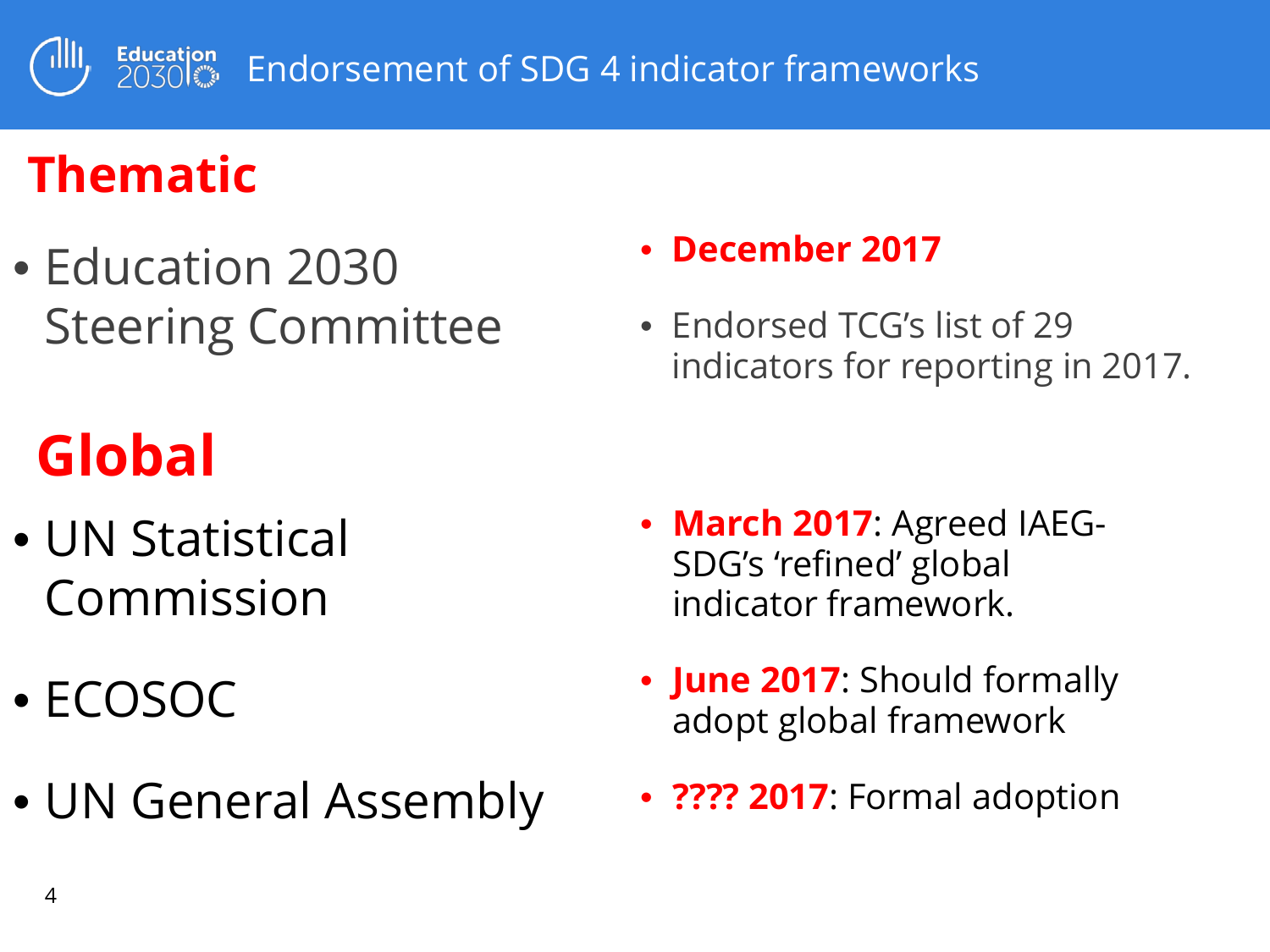

### **Key elements**

- "adopts the global indicator framework … as a **voluntary** and **country-led** instrument"
- "official statistics constitute the basis … for the global indicator framework, while recommending that national statistical systems **explore ways to integrate new data sources** …"
- "**international organizations shall consult**  …countries to produce and validate … estimates before publication …"
- "**welcomes the Cape Town Global Action Plan** for statistics for sustainable development …"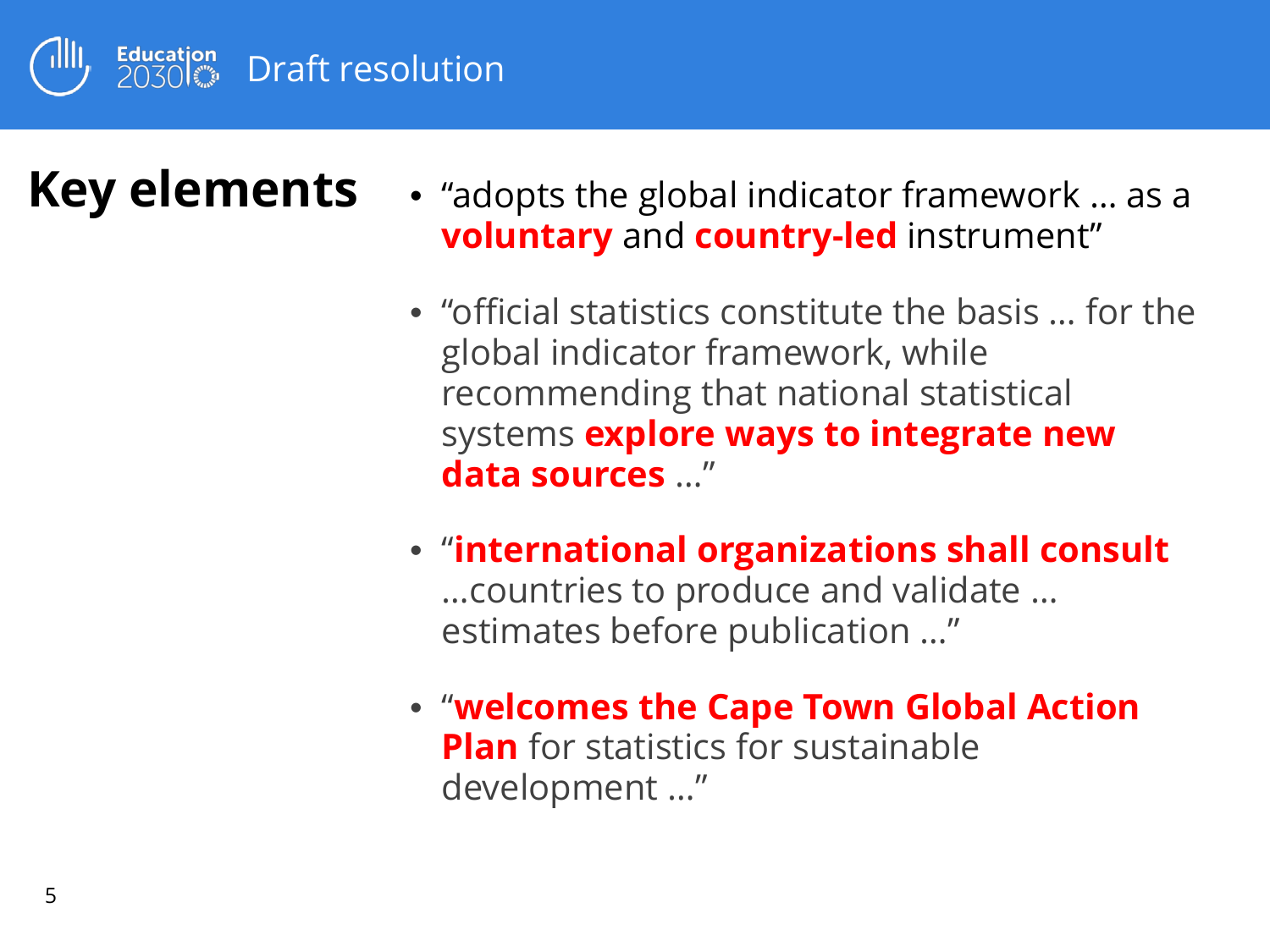

#### **UNSC decisions**

- **Agreed** IAEG can propose **annual 'refinements'** to the global framework but …
- **Rejected** proposal to consider **additional indicators** before first major review in 2019/2020
- **Agreed major reviews** in 2019 and 2024 for approval in 2020 and 2025
- **Approved** processes for **rotation of membership**  of IAEG-SDGs and HLG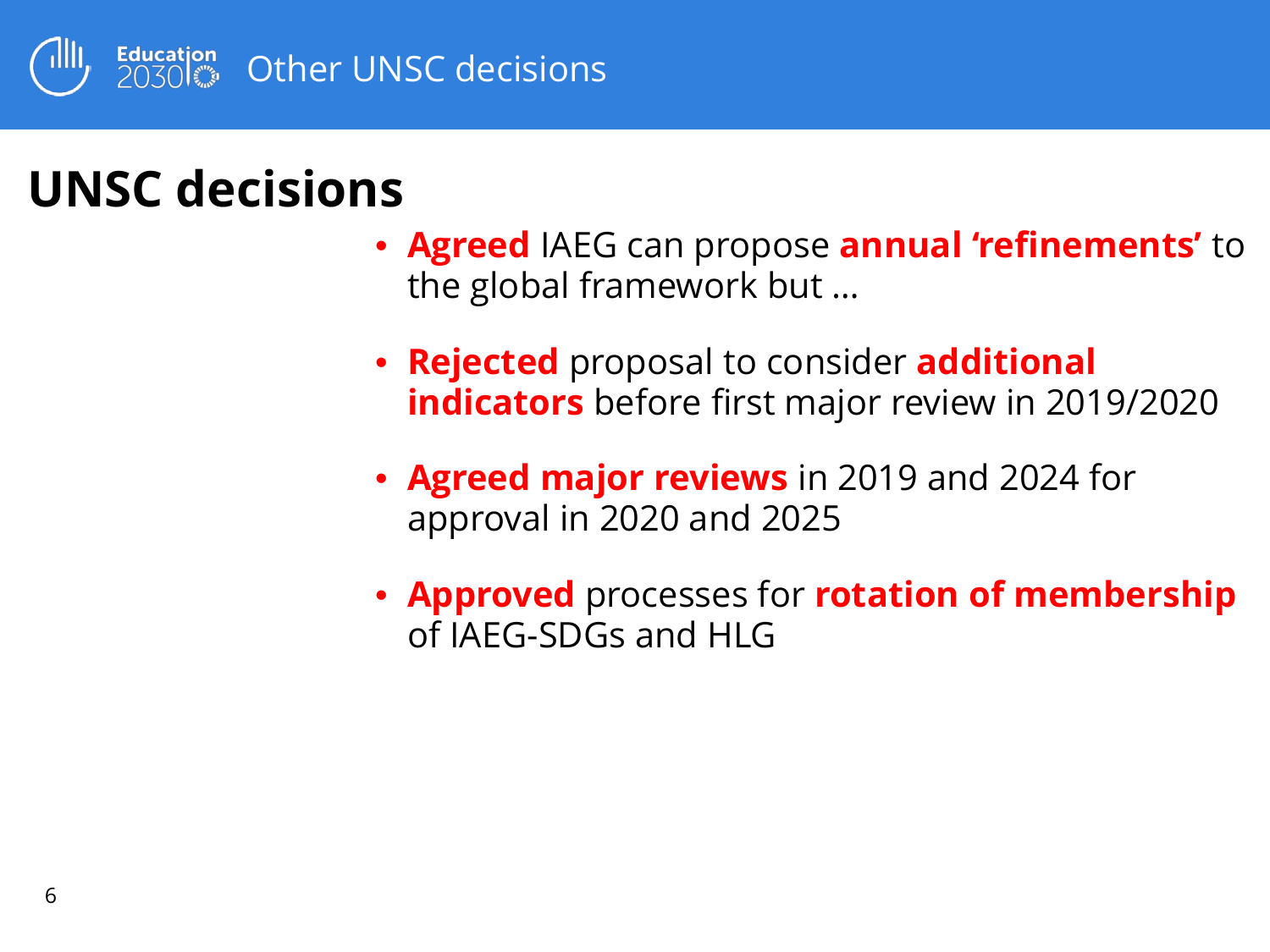

#### **IAEG-SDGs**

- Two meetings in November and March
- In November reviewed the Tier classification on global indicators
	- 4.1.1 (b) primary and (c) lower secondary now Tier II
	- 4.1.1 (a) early grades remains Tier III
	- 4.2.2 corrected to Tier I
- In March considered first formal requests to change Tier classifications
	- 12 proposals, 4 accepted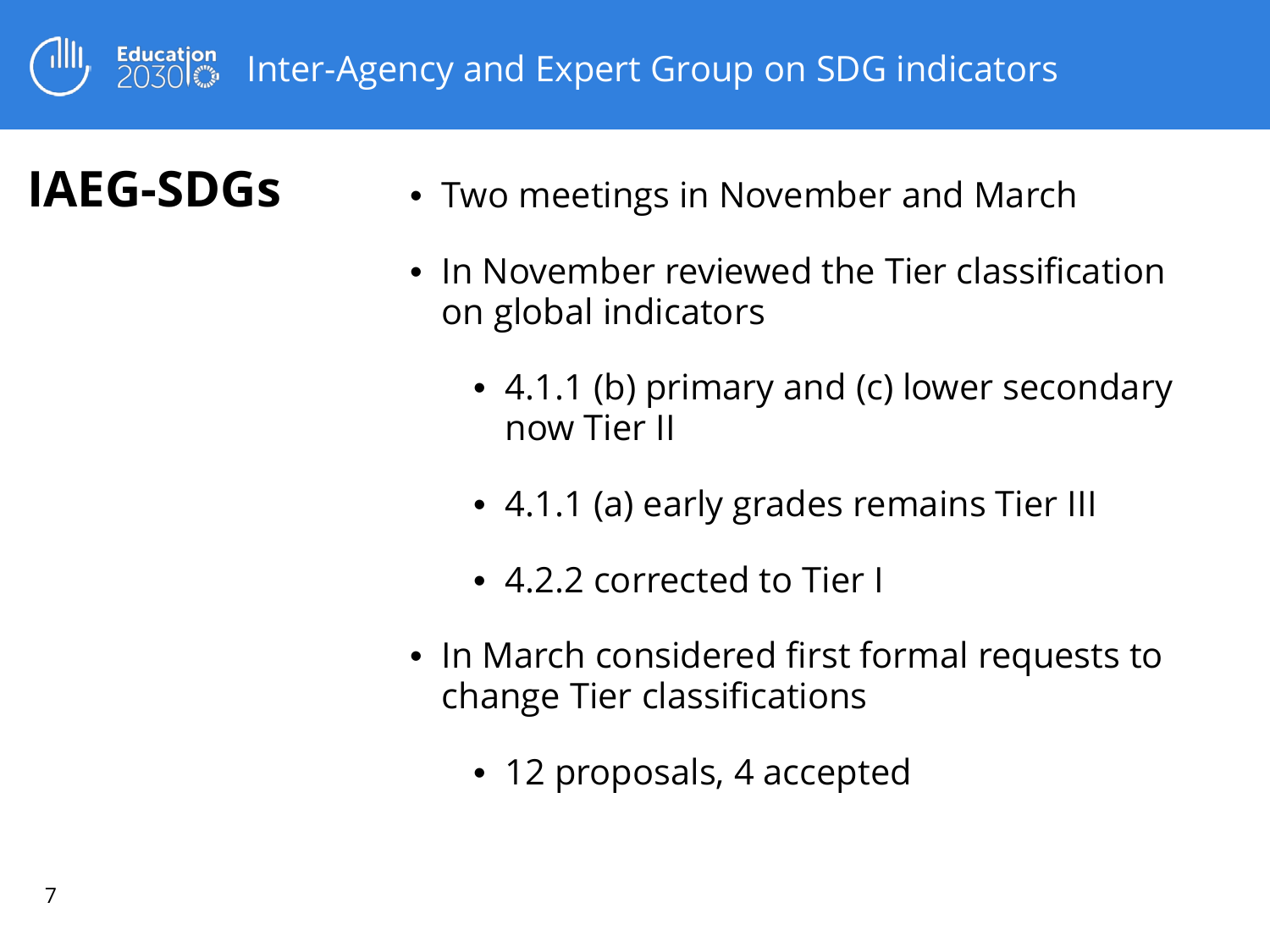

## **SDG Progress Report**

- Annual publication coordinated by the UN Statistics Division published in July at the same time as the High Level Political Forum
- Custodians contributing draft storylines per goal
- And national and regional data for the global SDG database
- Custodians asked to validate global indicators with countries before submission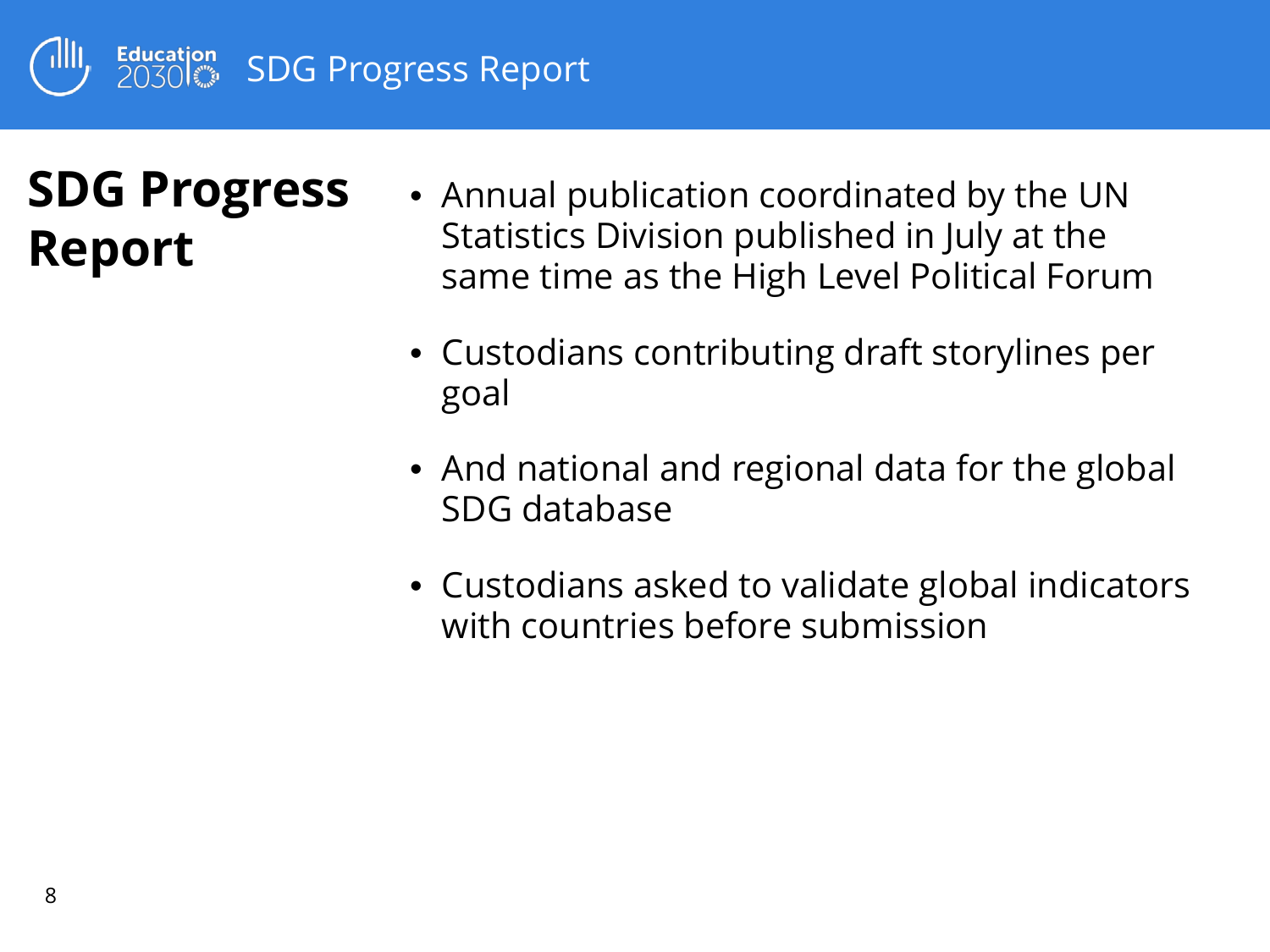

#### **GAML**

- Third meeting in May
- Seven Task Forces
	- 5 for learning outcome related targets (4.1, 4.2. 4.3, 4.6 and 4.7)
	- 2 cross-cutting
		- Data collection and assessment implementation
		- Capacity development and data use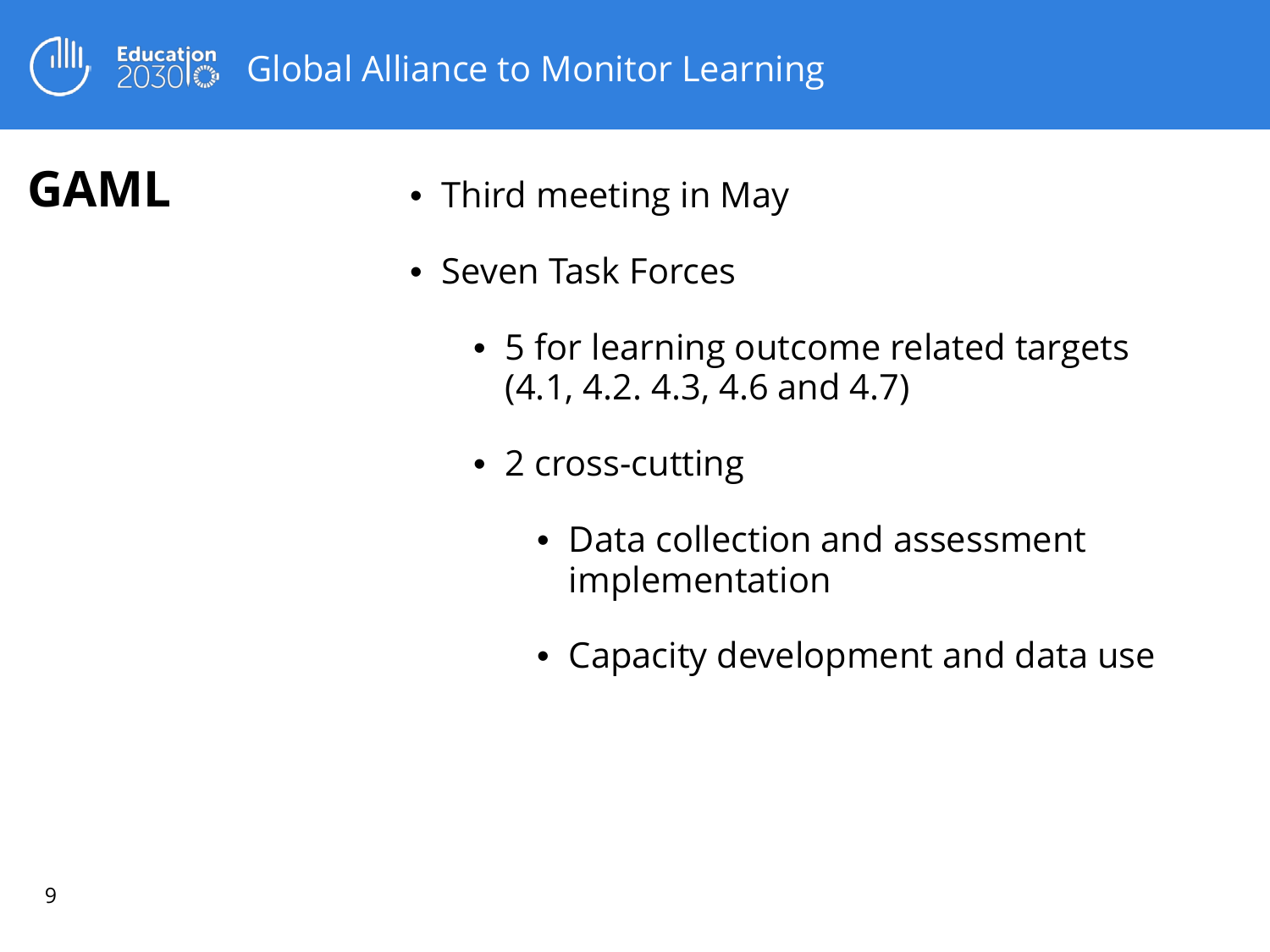

### **Upcoming events**

- Third meeting of EDUCATION 2030 Steering Committee – New York 29-30 June
- High Level Event on Education hosted by the President of the UN General Assembly – New York 28 June
- High Level Political Forum on SDGs New York 10-19 July